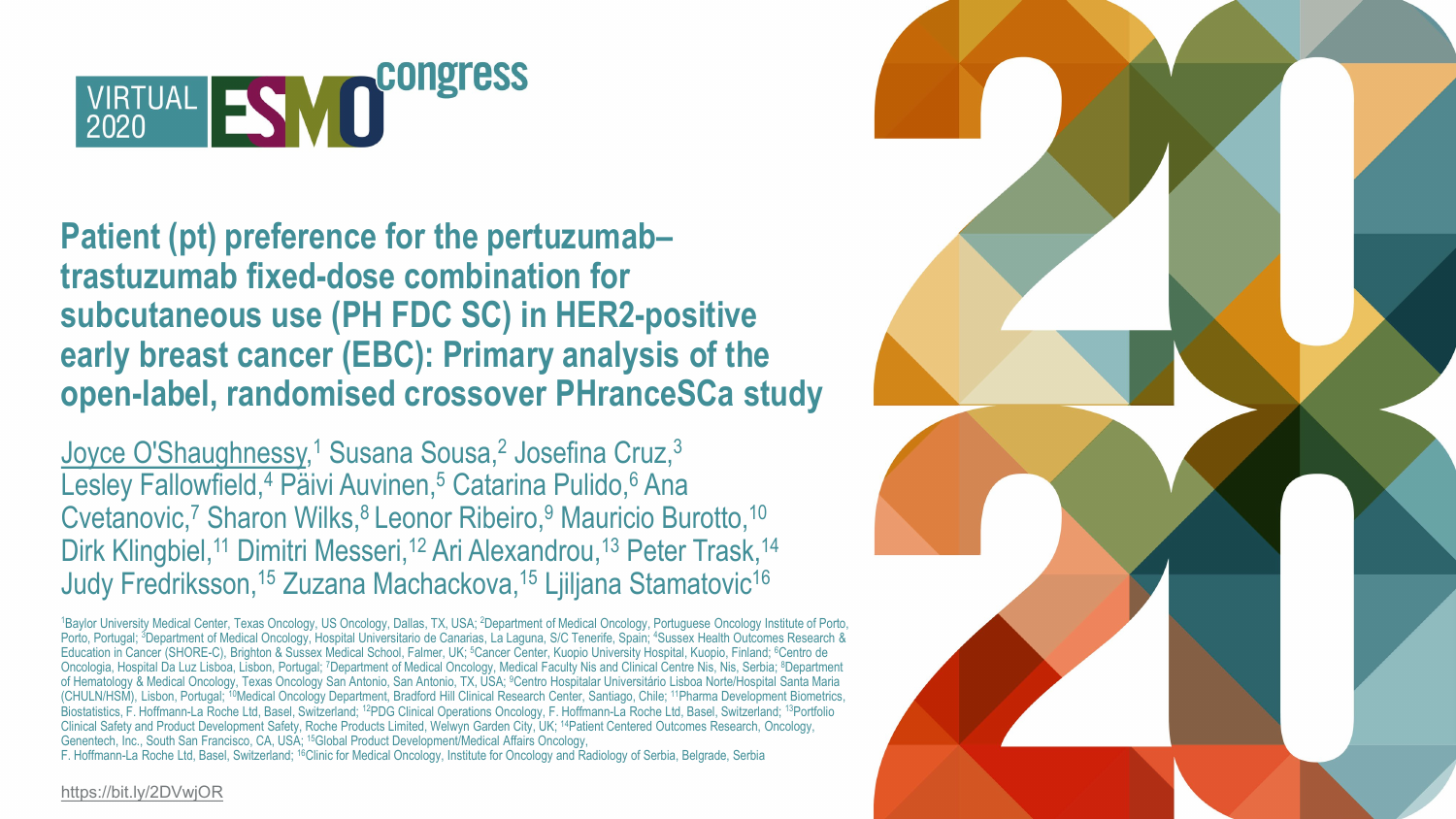

**JO'S** reports consultancy/advisory roles for AbbVie, Agendia, Amgen, AstraZeneca, BMS, Celgene, Eisai, Genentech, Inc., Immunomedics, Ipsen, Lilly, Merck, Novartis, Odonate, Pfizer, Puma, Prime Oncology, F. Hoffmann-La Roche Ltd, Seattle Genetics and Daiichi Sankyo. **SS** reports funding for travelling, congresses, lectures and advisory boards from F. Hoffmann-La Roche Ltd, Novartis, Pfizer, Tesaro, AstraZeneca, MSD, Pierre Fabre and Eisai. **JC** reports speaker honoraria from GSK, AstraZeneca, F. Hoffmann-La Roche Ltd, Novartis, Pharmamar, Eisai, Lilly, Celgene, Astellas, Amgen and Pfizer, and consultant/advisory roles for GSK, AstraZeneca, F. Hoffmann-La Roche Ltd, Novartis, Pharmamar, Eisai, Lilly, Celgene, Astellas, Amgen and Pfizer. **LF** reports honoraria from Pfizer, AstraZeneca, BMS, Lilly, Novartis, Exact Sciences and Veracyte. **PA** reports funding for ESMO Breast Cancer Congress 2019. **CP** reports public speaking for AstraZeneca, Grunenthal and Novartis, and writing engagements from AstraZeneca. **AC** reports speaker honoraria from Novartis, Pfizer, AstraZeneca and F. Hoffmann-La Roche Ltd. **SW** reports payment for an advisory board from Seattle Genetics. **LR** reports payments for speaking and advisory boards from Roche Pharmaceuticals, Merck Serono, MSD, BMS, AstraZeneca and Pfizer, and for personal medical education and participation in congresses from BMS, Roche Pharmaceuticals, Merck Serono, Pfizer, Amgen and Pierre Fabre. **MB** reports payments for advisory boards, speaking at industry symposiums and consulting roles from F. Hoffmann-La Roche Ltd, MSD, BMS, AstraZeneca and Novartis. **DK** is an employee of, and owns stocks in, F. Hoffmann-La Roche Ltd. **DM** is an employee of F. Hoffmann-La Roche Ltd. **AA** is an employee of Roche Products Limited and owns stocks in F. Hoffmann-La Roche Ltd. **PT** is an employee of, and owns stocks in, Genentech, Inc. **JF** is an employee of F. Hoffmann-La Roche Ltd. **ZM** is an employee of, and owns stocks in, F. Hoffmann-La Roche Ltd. **LS** reports speaker honoraria from AstraZeneca, Novartis, Pfizer and F. Hoffmann-La Roche Ltd. **All authors** have received support for third-party writing assistance for this presentation from F. Hoffmann-La Roche Ltd.

This study is funded by F. Hoffmann-La Roche Ltd.

<https://bit.ly/2DVwjOR>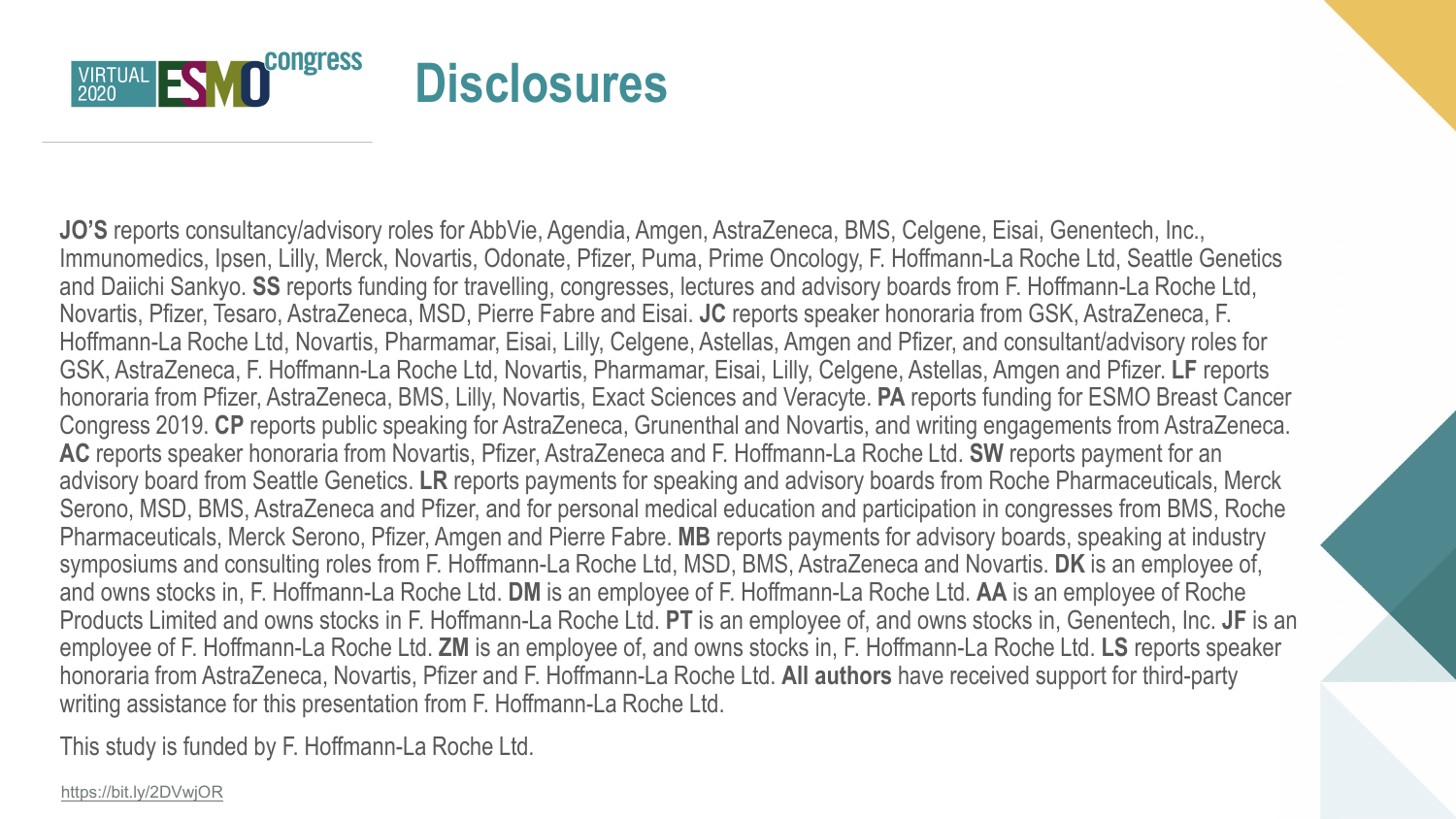

# **PHranceSCa is an open-label, randomised crossover study evaluating patient preference for PH FDC SC vs P + H IV (NCT03674112)**



#### **Stratification factors:**

- NACT regimen
- pCR vs non-pCR
- HR status

#### **Primary objective:** Patient preference for PH FDC SC

**Key secondary objectives:** Patient satisfaction; patients' choice of formulation for the continuation period; health-related quality of life, HCP perception on time/resource use at each cycle during the treatment crossover period, safety and tolerability (including safety of switching from SC to IV formulations and vice versa), efficacy

All patients were female; median age was 49 years.

- \* P IV loading dose if needed: 840 mg; maintenance: 420 mg q3w. H IV loading dose if needed: 8 mg/kg; maintenance: 6 mg/kg IV q3w.
	- † PH FDC SC loading dose if needed: P 1200 mg/H 600 mg in 15 mL; maintenance: P 600 mg/H 600 mg in 10 mL q3w.
	- Loading doses were only required for patients who had  $\geq 6$  weeks since their last neoadjuvant dose of P + H IV at study entry,
- or had ≥6 weeks since their last study treatment during the study. Maintenance doses were used for subsequent administrations or dose delays <6 weeks.
- DXCX; Day X Cycle X; EBC, early breast cancer; H, trastuzumab; HCP, healthcare professional; HR, hormone receptor; IV, intravenous; NACT, neoadjuvant chemotherapy;
	- P, pertuzumab;pCR, pathological complete response; PH FDC SC, fixed-dose combination of pertuzumab and trastuzumab for subcutaneous injection;

PPQ, Patient Preference Questionnaire; SC, subcutaneous; TASQ, Therapy Administration Satisfaction Questionnaire.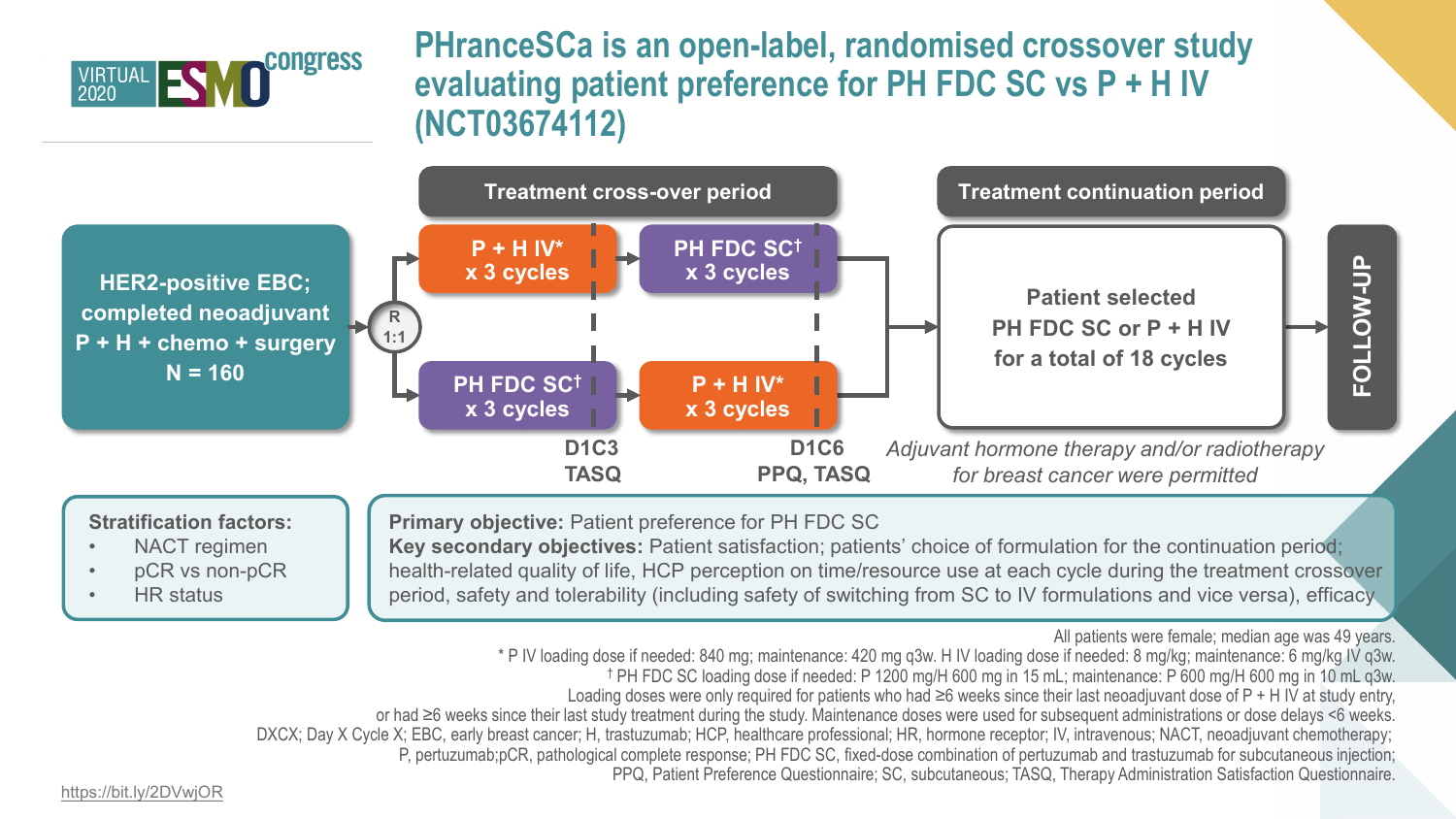

# **At the primary analysis, 85% of patients preferred PH FDC SC, regardless of sequencing**

PPQ Q1: "All things considered, which method of administration did you prefer?"



- very or fairly strong for a majority of patients (93%)
- Main reasons for SC preference:
	- "Less time in clinic" (42%)
	- "More comfortable during administration" (26%)
- Findings consistent with the interim analysis<sup>1</sup>
- 87% chose PH FDC SC to continue treatment (vs 13% P + H IV, supporting PPQ results)

Clinical cut-off: 24 February, 2020.

\* Two patients stated "no preference." 95% CI for PH FDC SC preference: 79–90. 1. O'Shaughnessy J, *et al.* ESMO Breast Cancer Virtual Meeting 2020; Abstract 80O. CI, confidence interval; H, trastuzumab; IV, intravenous; P, pertuzumab; PH FDC SC, fixed-dose combination of pertuzumab and trastuzumab for subcutaneous injection; PPQ, Patient Preference Questionnaire; SC, subcutaneous.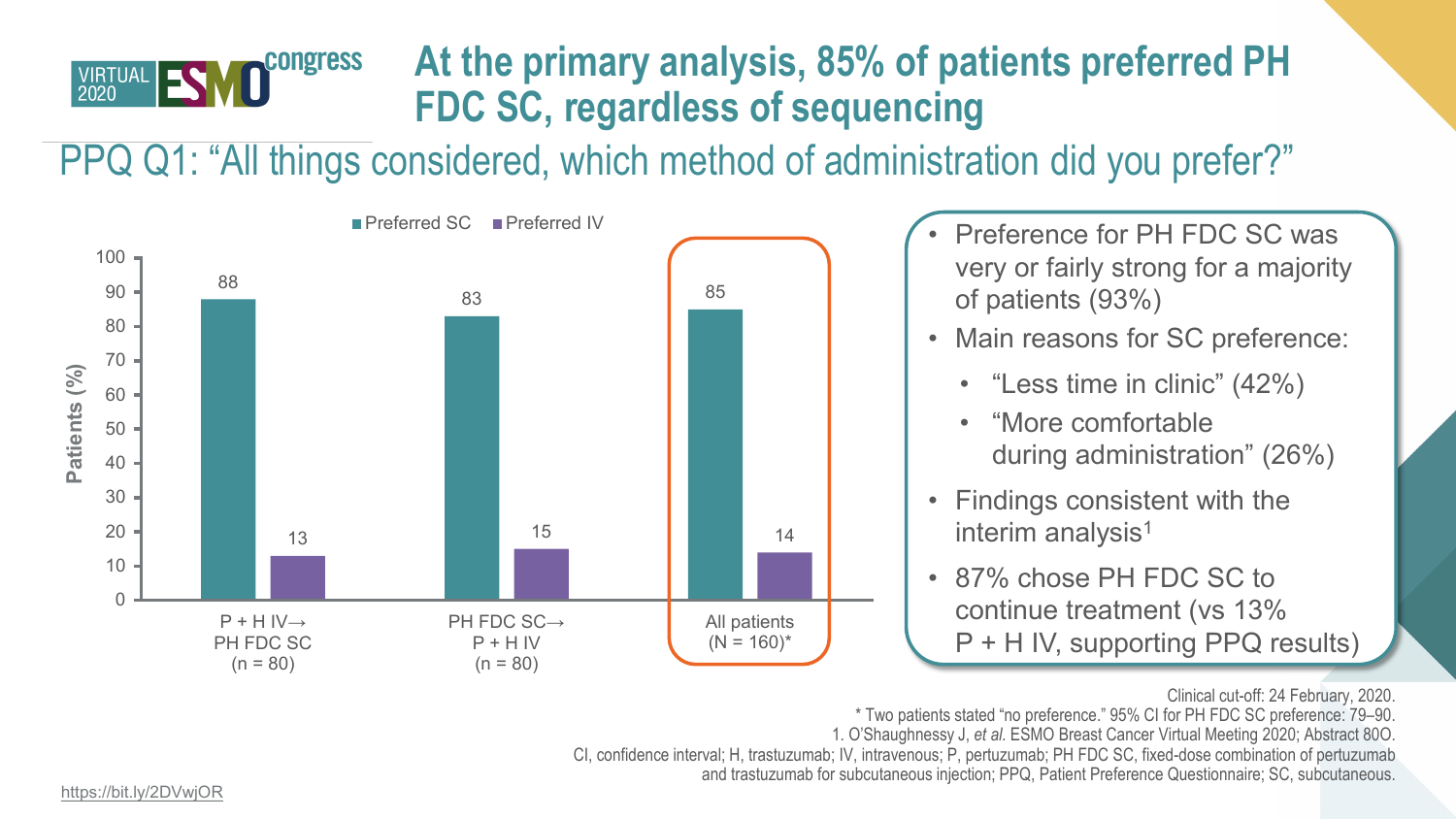

# **More patients were "very satisfied" or "satisfied" with PH FDC SC and P + H IV (88% and 68%)**

TASQ Q1: "How satisfied or dissatisfied were you with the SC injection/IV infusion?"



- patient–HCP speaking time:
	- PH FDC SC: 85%
	- $P$  + H IV: 79%
- Most patients had more than enough time to talk to their HCP during treatment:
	- PH FDC SC: 90%
	- $P$  + H IV: 83%

\* Two patients did not answer the question.

H, trastuzumab; HCP, healthcare professional (nurse or doctor); IV, intravenous; P, pertuzumab; PH FDC SC, fixed-dose combination of pertuzumab and trastuzumab for subcutaneous injection; SC, subcutaneous; TASQ, Therapy Administration Satisfaction Questionnaire.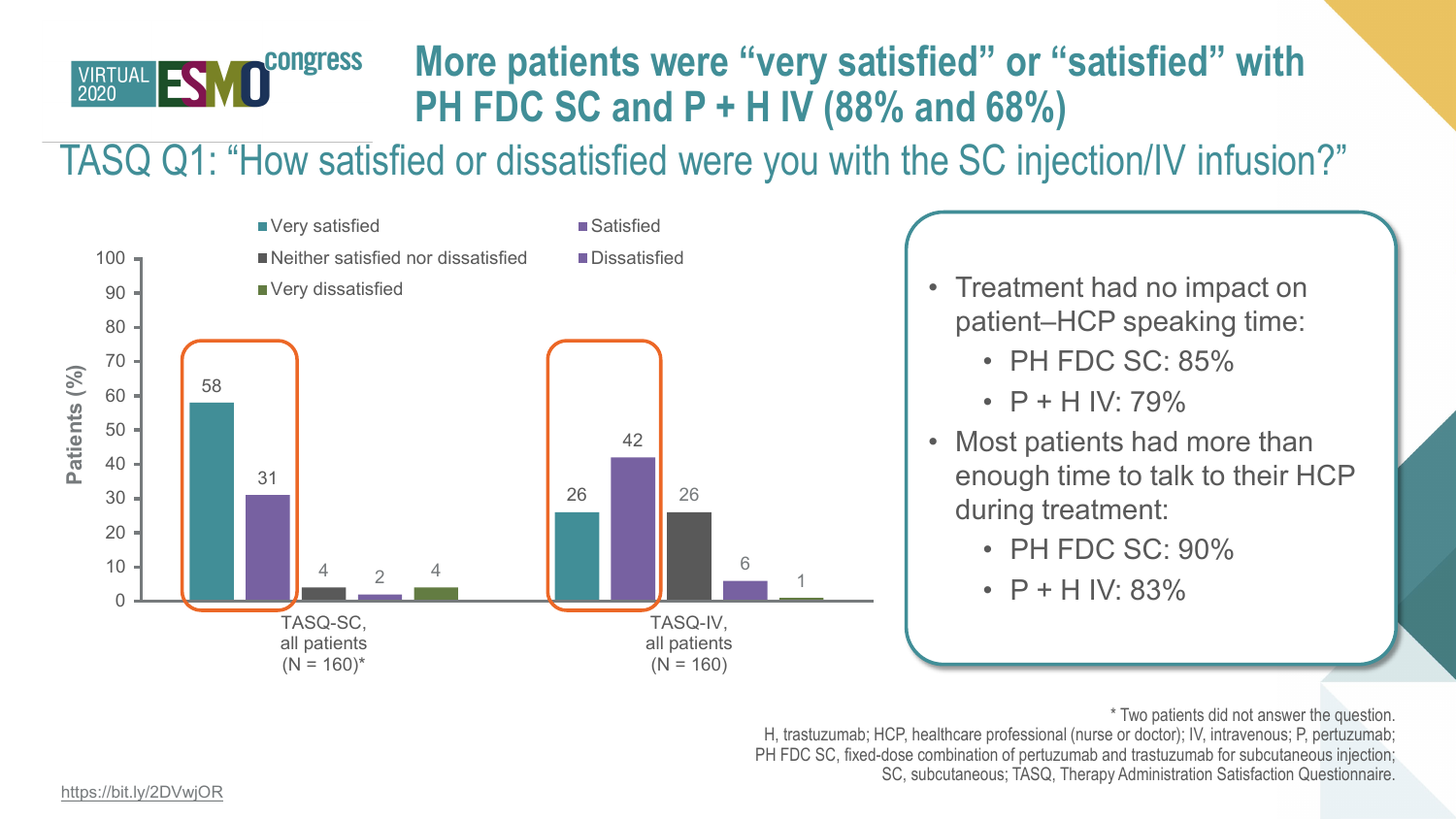

**Majority of HCPs perceived that switching from IV infusions to SC injections would save time and resources during preparation and treatment**

| <b>Drug preparation room</b><br>• Median SC vs IV preparation time: 5 min vs 15-20 min<br>• PH FDC SC was perceived to be quickest from start of preparation to<br>completion of administration for 88% of patients<br>• PH FDC SC required less resource usage for preparation and<br>administration for 87% of patients | <b>Treatment room</b><br>• Median SC vs IV administration time: <b>7-8 min vs 60-150 min</b><br>Median SC vs IV patient time in the treatment room:<br>33-50 min vs 130-300 min |
|---------------------------------------------------------------------------------------------------------------------------------------------------------------------------------------------------------------------------------------------------------------------------------------------------------------------------|---------------------------------------------------------------------------------------------------------------------------------------------------------------------------------|
| HCP perceptions of PH FDC SC vs P + H IV                                                                                                                                                                                                                                                                                  | <b>Cases where HCPs</b>                                                                                                                                                         |
| Patient cases, n (%)                                                                                                                                                                                                                                                                                                      | 'strongly agreed' or 'agreed'                                                                                                                                                   |
| Perceptions from HCPs in drug preparation room*1                                                                                                                                                                                                                                                                          | $N = 160$                                                                                                                                                                       |
| Less drug wastage with ready-to-use PH FDC SC                                                                                                                                                                                                                                                                             | 123(76.9)                                                                                                                                                                       |
| Reduced staff time associated with preparation procedures                                                                                                                                                                                                                                                                 | 128(80.0)                                                                                                                                                                       |
| Perceptions from HCPs in the treatment room <sup>#§</sup>                                                                                                                                                                                                                                                                 | $N = 159$                                                                                                                                                                       |
| Less time from start of preparation to finish of administration                                                                                                                                                                                                                                                           | 152 (95.6)                                                                                                                                                                      |
| Less resource needed for administration <sup>¶</sup>                                                                                                                                                                                                                                                                      | 137 (86.2)                                                                                                                                                                      |
| More convenient for patient                                                                                                                                                                                                                                                                                               | 138 (86.8)                                                                                                                                                                      |
| Better for care optimisation within their treatment site                                                                                                                                                                                                                                                                  | 126 (79.2)                                                                                                                                                                      |

Time ranges refer to the various cycles during the treatment cross-over period.

\* The vast majority of HCPs in the drug preparation room completed at least one question of the HCPQ during the treatment cross-over period (957/960 HCPQs, 99.7%). <sup>†</sup> The majority of time the HCPQ was completed in the drug preparation room by the pharmacist (52%) or nurse (31%). <sup>‡</sup> The vast majority of HCPs in the treatment room completed at least one question from the HCPQ during the treatment cross-over period (950/960 HCPQs, 99%).§The majority of time the HCPQ was completed in the drug treatment room by the nurse (98%). ¶ E.g., nursing time, facility costs, equipment. H, trastuzumab; HCP, healthcare professional; HCPQ, healthcare professional questionnaire; IV, intravenous; P, pertuzumab; PH FDC SC, fixed-dose combination of pertuzumab and trastuzumab for subcutaneous injection; SC, subcutaneous.

<https://bit.ly/2DVwjOR>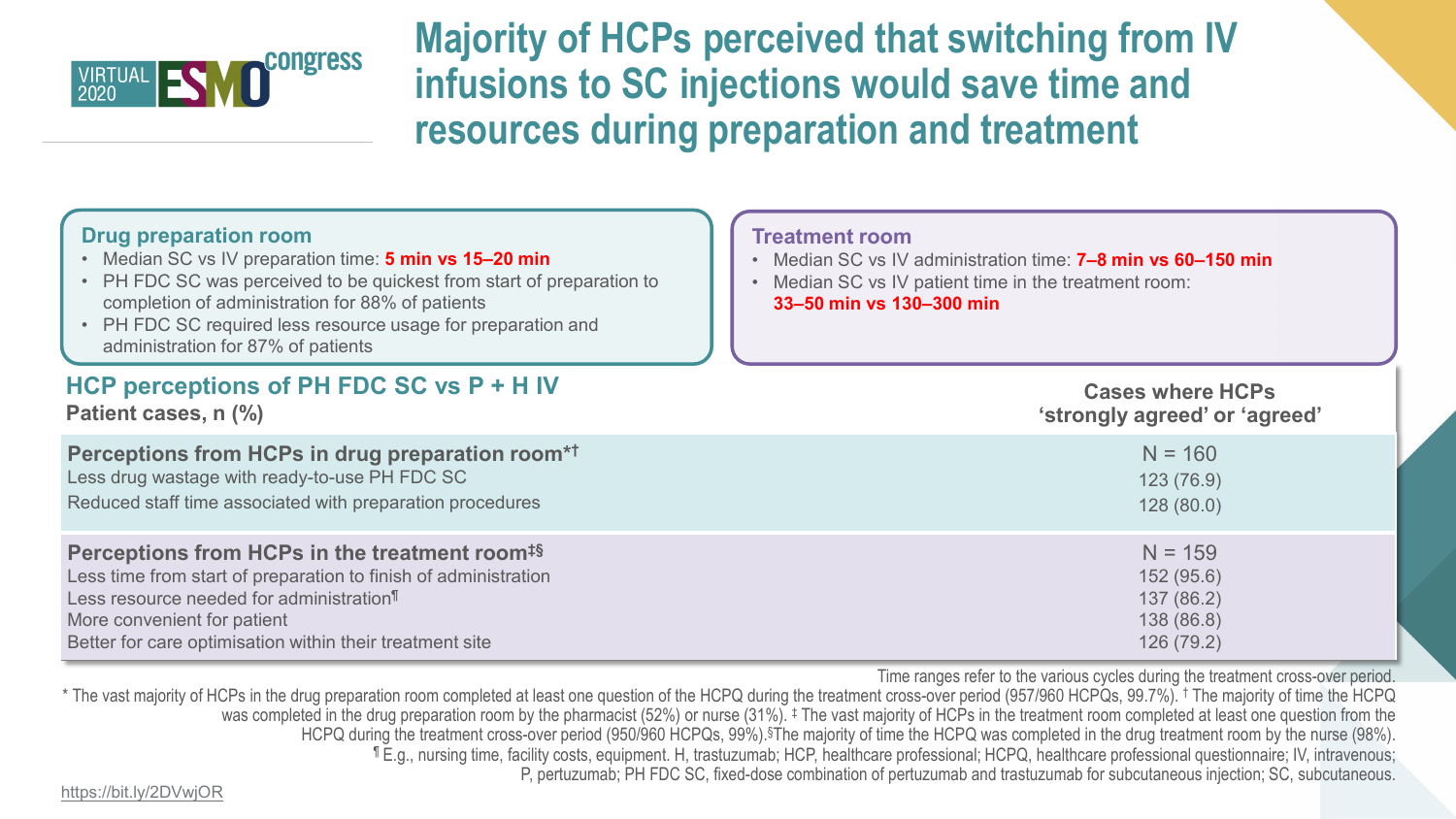

**No new safety signals observed with PH FDC SC at the primary analysis; investigator-reported AEs in line with previous studies of P + H IV1,2 and PH FDC SC3**

| Patients with $\geq 1$ of the following, n (%)           | P + H IV pooled<br><b>crossover</b><br>$(N = 160)$ | <b>PH FDC SC</b><br> pooled crossover <br>$(N = 160)$ | P + H IV pooled<br>continuation<br>$(N = 21)$ | <b>PH FDC SC</b><br>pooled<br>continuation<br>$(N = 137)$ | <b>All patients</b><br>$(N = 160)$ |
|----------------------------------------------------------|----------------------------------------------------|-------------------------------------------------------|-----------------------------------------------|-----------------------------------------------------------|------------------------------------|
| Any AE                                                   | 113(70.6)                                          | 120(75.0)                                             | 13(61.9)                                      | 70(51.1)                                                  | 144(90.0)                          |
| SAE*                                                     | 6(3.8)                                             | 2(1.3)                                                | $\overline{0}$                                | 3(2.2)                                                    | 10(6.3)                            |
| Grade $\geq 3$ AE*                                       | 6(3.8)                                             | 4(2.5)                                                | 2(9.5)                                        | 4(2.9)                                                    | 13(8.1)                            |
| Five most common AEs<br>$(in > 5\% \text{ of patients})$ |                                                    |                                                       |                                               |                                                           |                                    |
| Radiation skin injury                                    | 27(16.9)                                           | 17(10.6)                                              | $\overline{0}$                                | 1(0.7)                                                    | 44 (27.5)                          |
| Injection site reaction <sup>†</sup>                     | $\overline{0}$                                     | 36(22.5)                                              | $\overline{0}$                                | 10(7.3)                                                   | 42(26.3)                           |
| <b>Diarrhoea</b>                                         | 16(10.0)                                           | 13(8.1)                                               | 4(19.0)                                       | 14(10.2)                                                  | 35(21.9)                           |
| Fatigue                                                  | 9(5.6)                                             | 9(5.6)                                                | 1(4.8)                                        | 4(2.9)                                                    | 17(10.6)                           |
| Arthralgia                                               | 6(3.8)                                             | 8(5.0)                                                | 2(9.5)                                        | 1(0.7)                                                    | 17(10.6)                           |
| AE with fatal outcome                                    | $\overline{0}$                                     | $\overline{0}$                                        | $\overline{0}$                                | $\overline{0}$                                            | $\overline{0}$                     |
| AE leading to any study treatment<br>discontinuation     | $\overline{0}$                                     | 1(0.6)                                                | 1(4.8)                                        | $\overline{0}$                                            | 2(1.3)                             |

Patients could be counted in multiple study periods but once in the "All patients" column.

\* Low incidence of SAEs and grade ≥3 AEs with PH FDC SC across both treatment periods. No grade 4 or 5 AEs had been reported during the study at the clinical cut-off date.

† More injection site reactions with PH FDC SC, as expected (all grade 1 or 2). No discontinuations due to local injection site reactions with PH FDC SC.

1. von Minckwitz G, *et al. N Engl J Med* 2017;377:122–131; 2. Baselga J, *et al. N Engl J Med* 2012;366:109–119; 3. Tan AR, *et al.* SABCS 2019 (Abstract PD4-07).

AE, adverse event; H, trastuzumab; IV, intravenous; P, pertuzumab; PH FDC SC, fixed-dose combination of

pertuzumab and trastuzumab for subcutaneous injection; SAE, serious adverse event; SC, subcutaneous.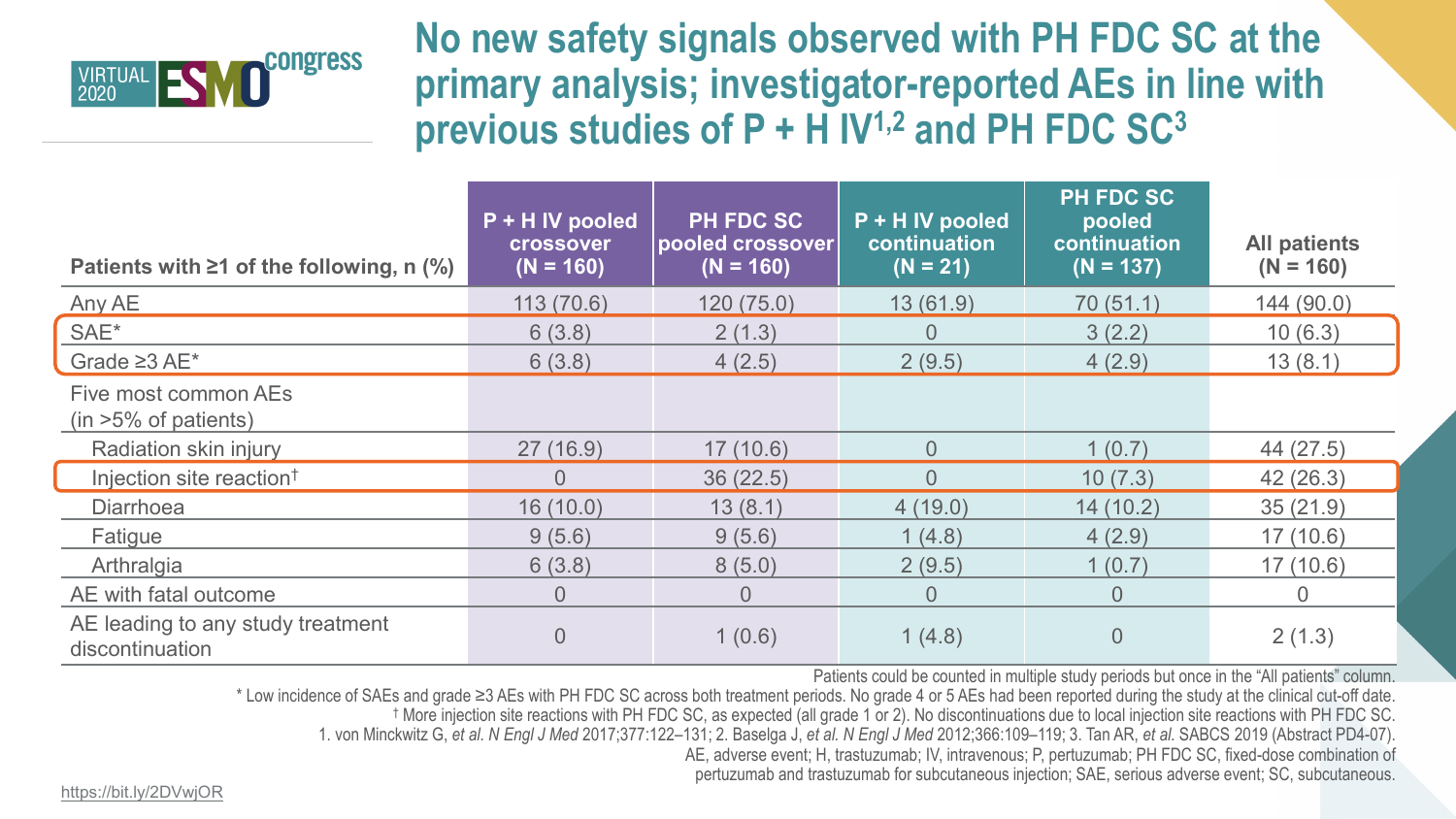

**Investigator-reported AE rates before and after switching were similar (P + H IV → PH FDC SC: 78% → 73%; PH FDC**   $SC \rightarrow P + H IV: 78\% \rightarrow 64\%$ , with no new safety signals

|                                                                  | $P$ + H IV $\rightarrow$ PH FDC SC     |                                              | PH FDC SC $\rightarrow$ P + H IV             |                                        |                                    |
|------------------------------------------------------------------|----------------------------------------|----------------------------------------------|----------------------------------------------|----------------------------------------|------------------------------------|
| <b>Five most common AEs</b><br>(in $\geq$ 5% of patients), n (%) | $P + H$ IV<br>Cycles 1-3<br>$(n = 80)$ | <b>PH FDC SC</b><br>Cycles 4-6<br>$(n = 80)$ | <b>PH FDC SC</b><br>Cycles 1-3<br>$(n = 80)$ | $P + H$ IV<br>Cycles 4-6<br>$(n = 80)$ | <b>All patients</b><br>$(N = 160)$ |
| Radiation skin injury                                            | 17(21.3)                               | 7(8.8)                                       | 10(12.5)                                     | 10(12.5)                               | 43 (26.9)                          |
| Injection site reaction                                          | $\overline{0}$                         | 12(15.0)                                     | 24(30.0)                                     | $\overline{0}$                         | 36(22.5)                           |
| <b>Diarrhoea</b>                                                 | 12(15.0)                               | 7(8.8)                                       | 6(7.5)                                       | 4(5.0)                                 | 25(15.6)                           |
| Fatigue                                                          | 5(6.3)                                 | 4(5.0)                                       | 5(6.3)                                       | 4(5.0)                                 | 15(9.4)                            |
| Hot flush                                                        | 6(7.5)                                 | 4(5.0)                                       | 5(6.3)                                       | $\overline{0}$                         | 15(9.4)                            |

Patients could be counted in multiple study periods but once in the "All patients" column. AE, adverse event; H, trastuzumab; IV, intravenous; P, pertuzumab; PH FDC SC, fixed-dose combination of pertuzumab and trastuzumab for subcutaneous injection.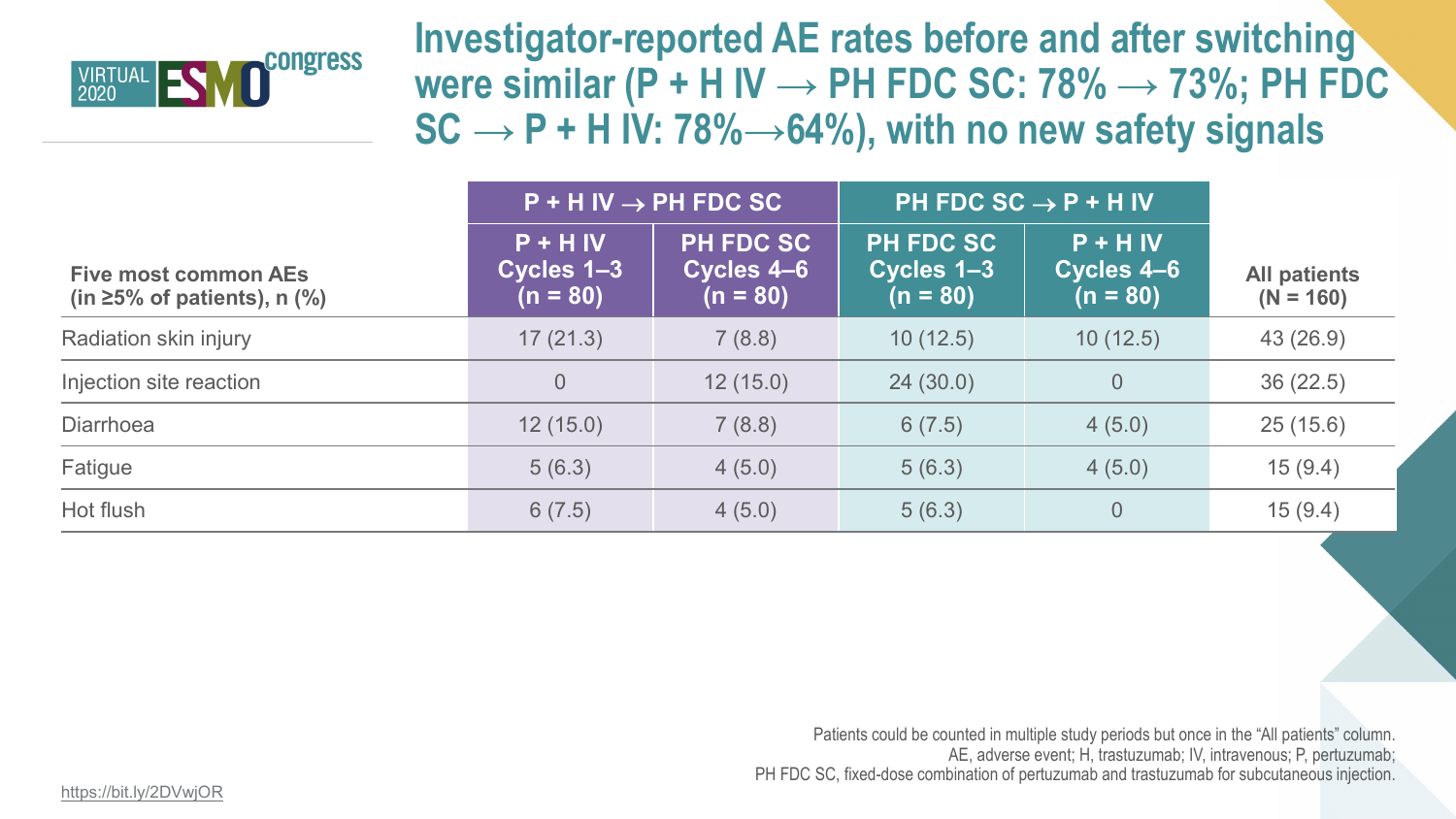

# **PHranceSCa primary analysis summary**

### **Patient preference**

- 85% of patients (136/160; 95% CI: 79–90%) preferred PH FDC SC; 14% (22/160) preferred P + H IV\*
- Main reasons for PH FDC SC preference:
	- "Less time in clinic"
	- "More comfortable during administration"

## **Patient satisfaction**

- More patients were "very satisfied" or "satisfied" with PH FDC SC vs P + H IV
- Most patients indicated that treatment had no impact on the amount of time they had to talk to their nurse/doctor, and that while receiving treatment they had more than enough time to talk to their nurse/doctor

### **HCP perception on time/resource impact**

- HCPs indicated PH FDC SC had marked time savings and required fewer resources compared with P + H IV **Safety**
- PH FDC SC was generally well tolerated, with a safety profile in line with previous studies using  $P + H IV^{1,2}$
- No new safety signals were observed, including when switching from IV to SC and vice-versa
- Safety results support those seen with PH FDC SC in the FeDeriCa study<sup>3</sup>

\* Two patients stated "no preference."

1. von Minckwitz G, *et al. N Engl J Med* 2017;377:122–131; 2. Baselga J, *et al. N Engl J Med* 2012;366:109–119; 3. Tan AR, *et al*. SABCS 2019 (Abstract PD4-07). H, trastuzumab; HCP, healthcare professional; IV, intravenous; P, pertuzumab; PH FDC SC, fixed-dose combination of pertuzumab and trastuzumab for subcutaneous injection;

<https://bit.ly/2DVwjOR> **SC, subcutaneous; TASQ, Therapy Administration Satisfaction Questionnaire.**